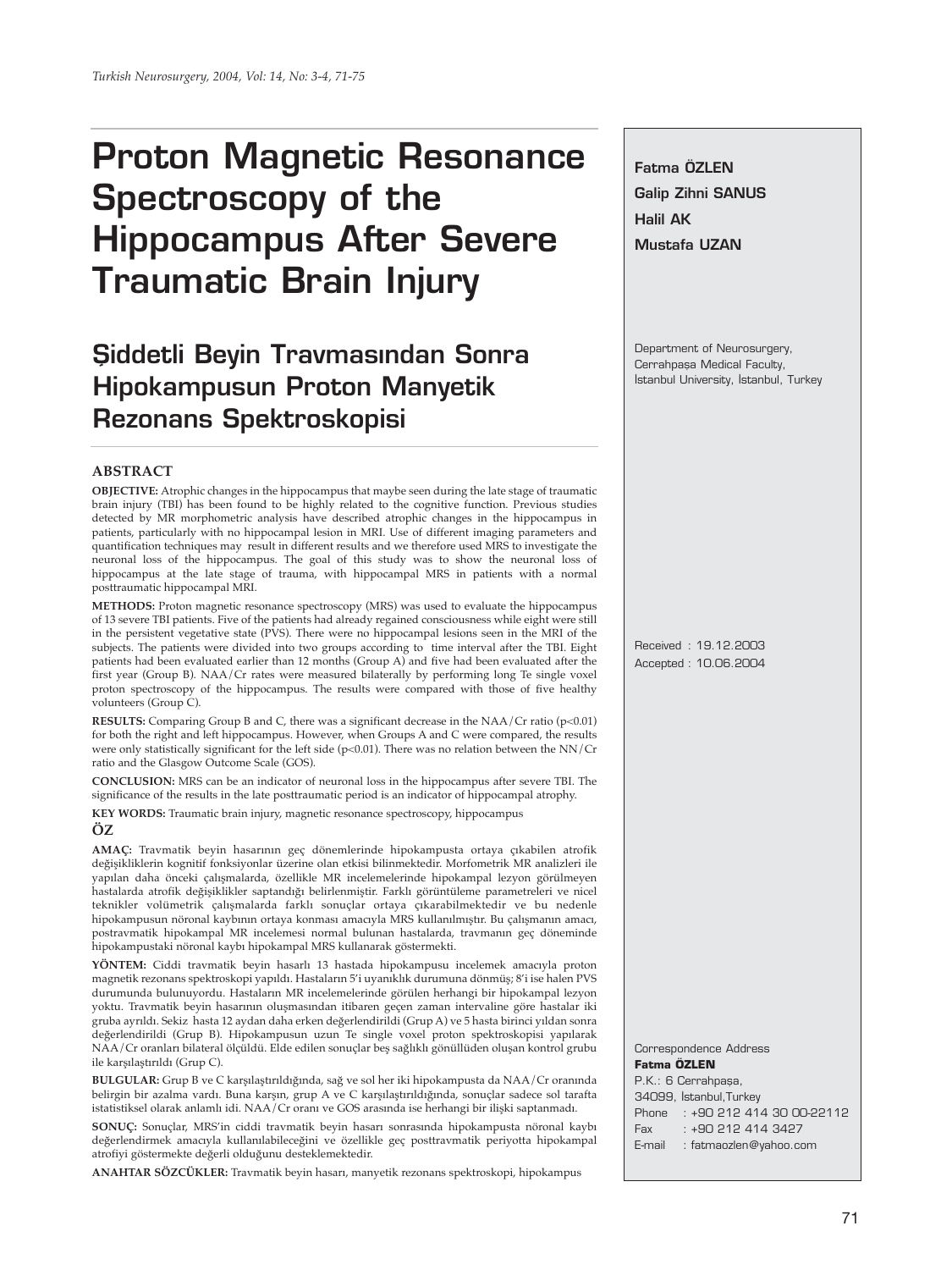# **INTRODUCTION**

The hippocampus and amygdala are part of the limbic system and play a very important role in memory and emotion (15). Because of the crucial role the hippocampus plays in memory and cognition (1, 13), the need to study hippocampal changes associated with a broad spectrum of disorders beyond dementia and epilepsy is apparent (1, 13, 17). Hippocampal atrophy as a consequence of TBI has been documented in animal models (1, 10). Traumatic brain injury produces hippocampal atrophy and temporal lobe enlargement. However, the mechanism by which this occurs is unknown (5).

Protons (1H) have been traditionally used for MR spectroscopy because of their high natural abundance in organic structures and high nuclear magnetic sensitivity compared with any other magnetic nuclei (3, 12). N-Acetyl Aspartate (NAA) is accepted as a neuronal marker and, as such, its concentration will decrease with many insults to the brain (3, 14). The exact role of NAA in the brain is not known. Glutamate and N-acetyl-aspartyl-glutamate are colocalized with NAA in neurons. Breakdown of N-acetyl-aspartyl-glutamate releases both NAA and glutamate, and subsequent breakdown of NAA leads to aspartate. These compounds are excitatory amino acids and increased with ischemia (3).

MR spectroscopy can be used to detect the presence of cerebral metabolites and to measure their amount noninvasively (7, 11). *In vivo* proton MR spectroscopy is now being applied in many clinical fields owing to its easy integration into clinical MR systems and the high magnetization and natural abundance of protons (7, 11, 18). In addition to the structural information obtained by MR imaging, MR spectroscopy can provide spatially encoded biochemical information (11).

# **MATERIAL AND METHOD**

# *Patient population:*

Thirteen patients who had been admitted to the intensive care unit after severe TBI were evaluated retrospectively (Table I). There were nine males and four females and their age ranged from 12 to 65 years (mean 34.8). Data including age, sex, nature of

| No.            | Age<br>(y/Sex) | Etiology   | GCS            | Trauma-MRS<br>interval<br>(month) | <b>MRI</b>         | NAA/Cr<br>L-Hippoc. | NAA/Cr<br>R-Hippoc. | <b>GOS</b> |
|----------------|----------------|------------|----------------|-----------------------------------|--------------------|---------------------|---------------------|------------|
| $\mathbf{1}$   | 65/M           | <b>MVA</b> | 7              | $\overline{4}$                    | ICH, DAI           | 1,47                | 1,07                | <b>SD</b>  |
| $\overline{2}$ | 40/M           | <b>MVA</b> | $\overline{4}$ | 36                                | $EDH$ , Art $(R)$  | 1,18                | 0,94                | MD         |
|                |                |            |                |                                   | hippocampus)       |                     |                     |            |
| 3              | 18/M           | <b>MVA</b> | 6              | 40                                | DAI                | 1,63                | 1,48                | MD         |
| 4              | 20/M           | <b>MVA</b> | 6              | 44                                | C (multiple), DAI, | 1,18                | 1,35                | SD         |
|                |                |            |                |                                   | Atr (diffuse)      |                     |                     |            |
| 5              | 26/F           | Assault    | 6              | 16                                | DAI                | 0,68                | 1,36                | SD         |
| 6              | 28/M           | <b>MVA</b> | 4              | 5                                 | DAI, dp. Sk.fx     | 1,89                | 1,95                | VS.        |
| 7              | 42/F           | <b>MVA</b> | $\overline{4}$ | $\overline{4}$                    | <b>ICH</b>         | 1,07                | 2,49                | <b>VS</b>  |
| 8              | 32/M           | <b>MVA</b> | 6              | 44                                | C (multiple), DAI, | 1,26                | 1,65                | <b>PVS</b> |
|                |                |            |                |                                   | Atr (diffuse)      |                     |                     |            |
| 9              | 56/F           | Assault    | 5              | 3                                 | C (multiple), DAI, | 1,59                | 1,79                | VS         |
| 10             | 56/F           | Assault    | 5              | 2                                 | DAI                | 1,28                | 0,96                | <b>VS</b>  |
| 11             | 40/M           | <b>MVA</b> | 5              | 6                                 | C (multiple), DAI, | 0,81                | 0,85                | <b>PVS</b> |
|                |                |            |                |                                   | Atr (diffuse)      |                     |                     |            |
| 12             | 12/M           | <b>MVA</b> | 5              | 3                                 | DAI                | 1,35                | 1,50                | <b>VS</b>  |
| 13             | 18/M           | Fall       | 5              | 3                                 | DAI                | 1,36                | 1,52                | <b>VS</b>  |

**Table I:** Demographics, Clinical and Radiological Data and NAA/Cr ratios in the patients with traumatic brain injury who underwent proton MR spectroscopy GCS = Glasgow Coma Score; GOS = Glasgow Outcome Scale; NAA = Nacetylaspartate; CR = Creatine; MVA = motor vehicle accident; ICH = intracerebral hemorrhage; DAI = diffuse axonal injury, EDH = epidural hematoma; Atr = atrophy; C = contusion; dp. Sk. fx. = depressed skull fractures; SD = severe disability; MD = moderate disability; VS = vegetative state; PVS = persistent vegetative state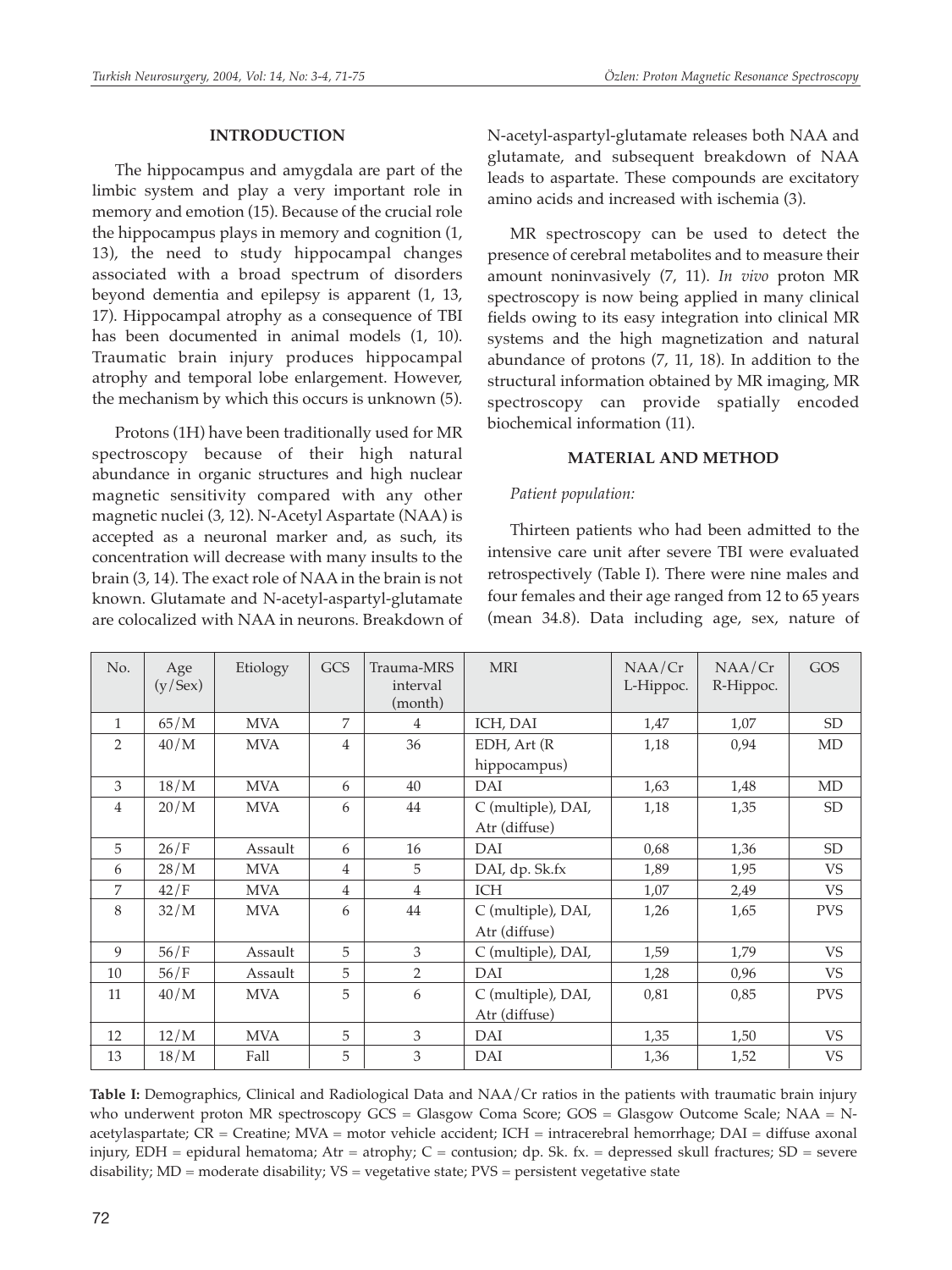trauma, Glasgow Coma Score (GCS) and neurological status at admission were obtained. The intensive care and clinical charts and follow-up data were collected. All the patients were evaluated by the same senior author. The length of the posttraumatic period, and changes in the neurological status according to the Glasgow Outcome Scale (GOS) were recorded for each patient and the length of recovery period for those who regained their awareness was determined.

Five patients had already regained their awareness while eight were still in the vegetative state.

*Magnetic Resonance Imaging (MRI) and Magnetic Resonance Spectroscopy (MRS) procedures:*

All patients underwent MRI and the same MRI and MRS protocols were used for all the patients. MRI scans were performed with the 1.5 T Signa (GE, Milwaukee) using version 5.3 software and a clinical protocol which included spin-echo T1-weighted images and fast spin-echo T2-weighted images in two different orthogonal planes at the minimum. All single voxel proton spectroscopy studies were performed with the 1.5 T clinical scanner using the PROBE/SV software (GE, Milwaukee) which permitted automated shimming, water suppression, and data processing. T1-weighted sagittal images were used to locate the voxels in the hippocampi (Figure 1A and 1B). Average voxel volume was

approximately 4x2x1.5cm3. Long TE spectra were obtained in all patients using PRESS (TR:1500ms, TE:270ms, 128 acquisitions). After immediate automatic processing of the raw data, we evaluated spectra qualitatively. The spectra were quantified by peak measurements. Ratios of metabolites relative to creatine (Cr) were calculated and compared with the values obtained from controls in the same age range.

# *Statistical analysis:*

The metabolite ratios in control and patient groups were compared with ANOVA. Probability values of less than 0.05 were considered significant, and values less than 0.001 were considered highly significant.

## **RESULTS**

There were no hippocampal lesions seen in the MRI of the subjects. The patients were divided into two groups according to time interval from TBI. Eight patients had been evaluated earlier than 12 months after TBI (Group A) and five had been evaluated after the first year (Group B) by performing long Te, single voxel proton spectroscopy of the hippocampus. NAA/Cr rates were measured bilaterally. The results were compared with those of five healthy volunteers (Group C). Comparing Group B and C, there was a significant decrease in the NAA/Cr ratio ( $p<0.01$ ) for both the right and left hippocampi (Figure 2A and 2B). However, when Groups A and C were compared, the results were



**Figure 1A:** Sagittal MR T1-weighted image shows the position of the voxel with respect to the hippocampal head and body **B:** Single – volume proton MR spectroscopy shows patterns with decreased NAA and elevated Cho and Cr.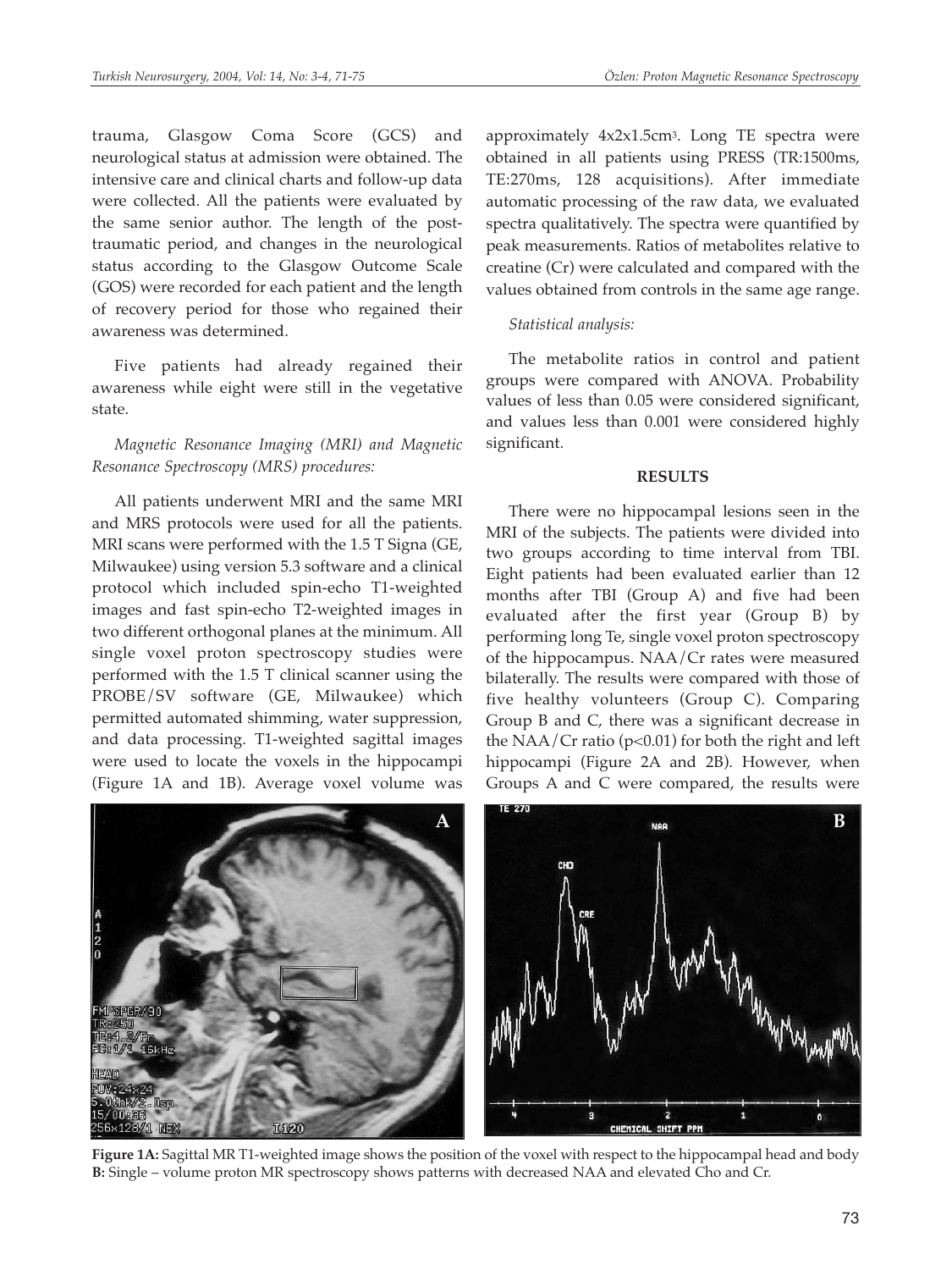only statistically significant only for the left side (p<0.01) (Figure 2B). There was no relation between the NAA/Cr ratio and GOS.



**Figure 2:** Comparing Group B and C, there was a significant decrease in the  $NAA/Cr$  ratio (p<0.01) for both the right (A), and left (B) hippocampus. The results were only statistically significant in the left side (B) when Groups A and C were compared.

#### **DISCUSSION**

Since there has been a significant decrease in the mortality of the patients with severe TBI, the prediction of the long-term cognitive outcome has attained great importance. Hippocampal atrophy produced by severe TBI has been documented in both human and animal studies. As the hippocampus and amygdala are part of the limbic system and play a very important role in memory and cognition, neural destruction of the hippocampi may result in cognitive deterioration. Using segmentation and volume analyses, Bigler et al (1) have shown that TBI results in atrophic changes in the hippocampus and a decrease in hippocampal volume with an increase in temporal horn volume. In the subacute phase of recovery, the temporal horns were highly predictive of intellectual function and the hippocampi were highly related to verbal

memory function (1). As a reliable tool of quantification, volumetric analysis may provide only indirect information on the quantity of the structure. On the other hand, use of volumetric analysis requires an expert in neuroanatomy to define the neuroanatomic boundaries of the hippocampus, and also to manually separate the hippocampal head from the overlying amygdala (5). MRS is a noninvasive method which is able to quantify the metabolic state of the brain and its changes within time and can add invaluable metabolic information to the results of an MR imaging study when incorporated into the routine MR examination (11). The metabolic state of the brain can be estimated with this method by measuring neurochemicals such as NAA, Cr, and Cho.

NAA, a compound synthesized exclusively in neurons, is known to be the most important detectable metabolite in MRS of the brain and is accepted as a neural marker (3, 14). NAA is found in the neural cell bodies in the gray matter, while it is mostly in the axons in the white matter (12). Previous studies have demonstrated that the reduction in NAA intensity in the hippocampus of seizure patients reflects the neural loss or damage (4, 6, 8, 9, 16, 18).

MRS might be a helpful and noninvasive test with which to lateralize the abnormal hippocampus of seizure patients (18). In our study, we used MRS to evaluate the hippocampus of patients with TBI to determine whether there was any neural destruction. Comparing the cases that were evaluated after the first year with healthy volunteers, we found a significant decrease in NAA/Cr ratio for both right and left hippocampus. However, when the cases that were evaluated earlier than 12 months were compared with the same healthy subjects, we found that the only significant result was for the left side. These findings are consistent with previous studies in which a particular time frame following the injury (2.5 to 7 months) was mentioned for predicting outcome (1, 2). MRS appears to be an effective and reliable method for evaluating the hippocampus in the late phase of TBI at this point. Another finding of this study has been that no relation was found between the NAA/Cr ratio and the Glasgow Outcome Scale. We think that the GOS is probably more related to the primary damage of TBI. In conclusion, the hippocampus needs to be evaluated